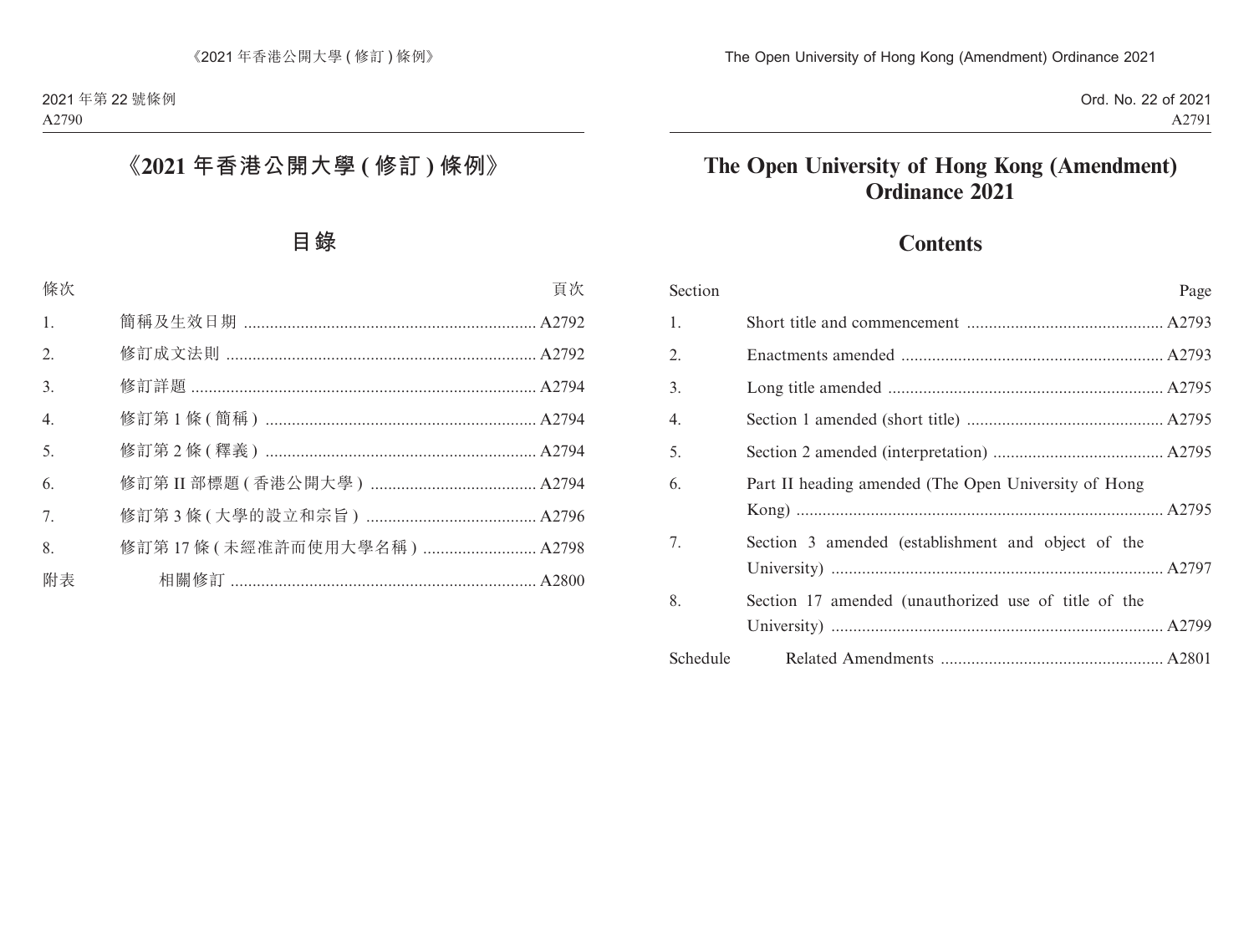Section 1

Ord. No. 22 of 2021 A2793

### **HONG KONG SPECIAL ADMINISTRATIVE REGION**

### ORDINANCE NO. 22 OF 2021



Carrie LAM Chief Executive 22 July 2021

An Ordinance to amend The Open University of Hong Kong Ordinance to change the title of The Open University of Hong Kong to the Hong Kong Metropolitan University; to expressly provide for the capacity to sue and be sued; and to provide for related matters.

[1 September 2021]

Enacted by the Legislative Council.

### **1. Short title and commencement**

- (1) This Ordinance may be cited as The Open University of Hong Kong (Amendment) Ordinance 2021.
- (2) This Ordinance comes into operation on 1 September 2021.

### **2. Enactments amended**

- (1) The Open University of Hong Kong Ordinance (Cap. 1145) is amended as set out in sections 3 to 8.
- (2) The enactments specified in the Schedule are amended as set out in the Schedule.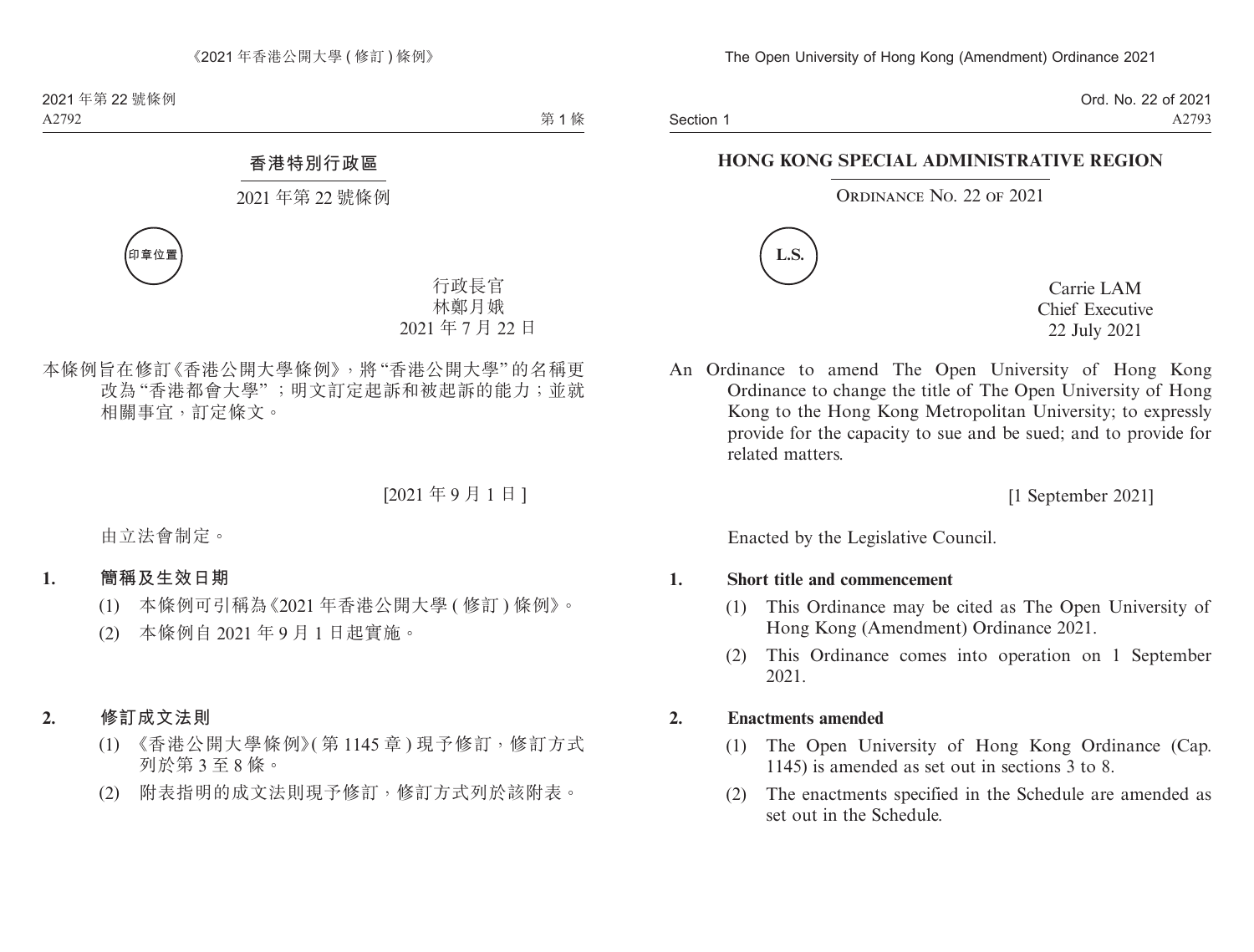|           | Ord. No. 22 of 2021 |
|-----------|---------------------|
| Section 3 | A2795               |

#### **3. Long title amended**

The long title—

#### **Repeal**

"The Open University of Hong Kong as a body corporate"

#### **Substitute**

"a body corporate known as the Hong Kong Metropolitan University".

#### **4. Section 1 amended (short title)**

Section 1—

#### **Repeal**

"The Open University of Hong Kong"

#### **Substitute**

"the Hong Kong Metropolitan University".

#### **5. Section 2 amended (interpretation)**

Section 2—

#### **Repeal the definition of** *University*

#### **Substitute**

"*University* (大學) means the body corporate known as the Hong Kong Metropolitan University by the operation of section 3(1);".

### **6. Part II heading amended (The Open University of Hong Kong)**

Part II, heading—

#### **Repeal**

"The Open University of Hong Kong"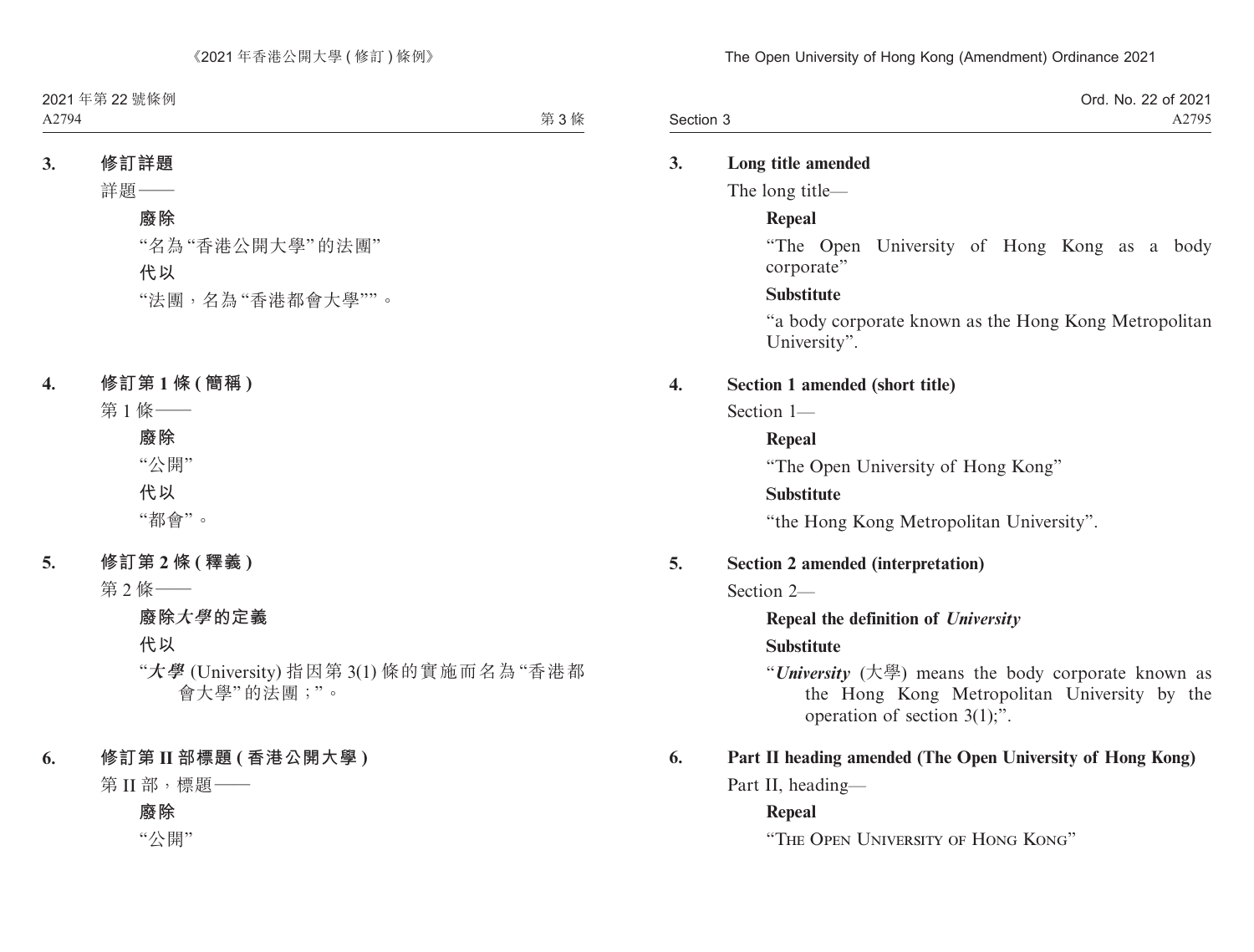|           | Ord. No. 22 of 2021 |
|-----------|---------------------|
| Section 7 | A2797               |

#### **Substitute**

"Hong Kong Metropolitan University".

#### **7. Section 3 amended (establishment and object of the University)**

(1) Section 3—

#### **Repeal subsection (1)**

#### **Substitute**

- "(1) On and after 1 September 2021, the pre-existing body corporate known as The Open University of Hong Kong immediately before that date—
	- (a) is known in English as the "Hong Kong Metropolitan University" and in Chinese as "香港都會大學"; and
	- (b) may sue and be sued in its name.".
- (2) Section 3—

#### **Repeal subsection (3).**

(3) At the end of section 3—

#### **Add**

- "(4) Despite the repeal of section  $3(1)$  and  $(3)$  of the OUHKO, the pre-existing body corporate continues in existence as the University on and after 1 September 2021 and, accordingly, the rights, obligations and liabilities of the pre-existing body corporate are not affected in any way by the change of name effected by subsection (1).
	- (5) In this section—
	- *OLIO* (《香港公開進修學院條例》) means The Open Learning Institute of Hong Kong Ordinance (Cap. 1145) that was in force immediately before 30 May 1997;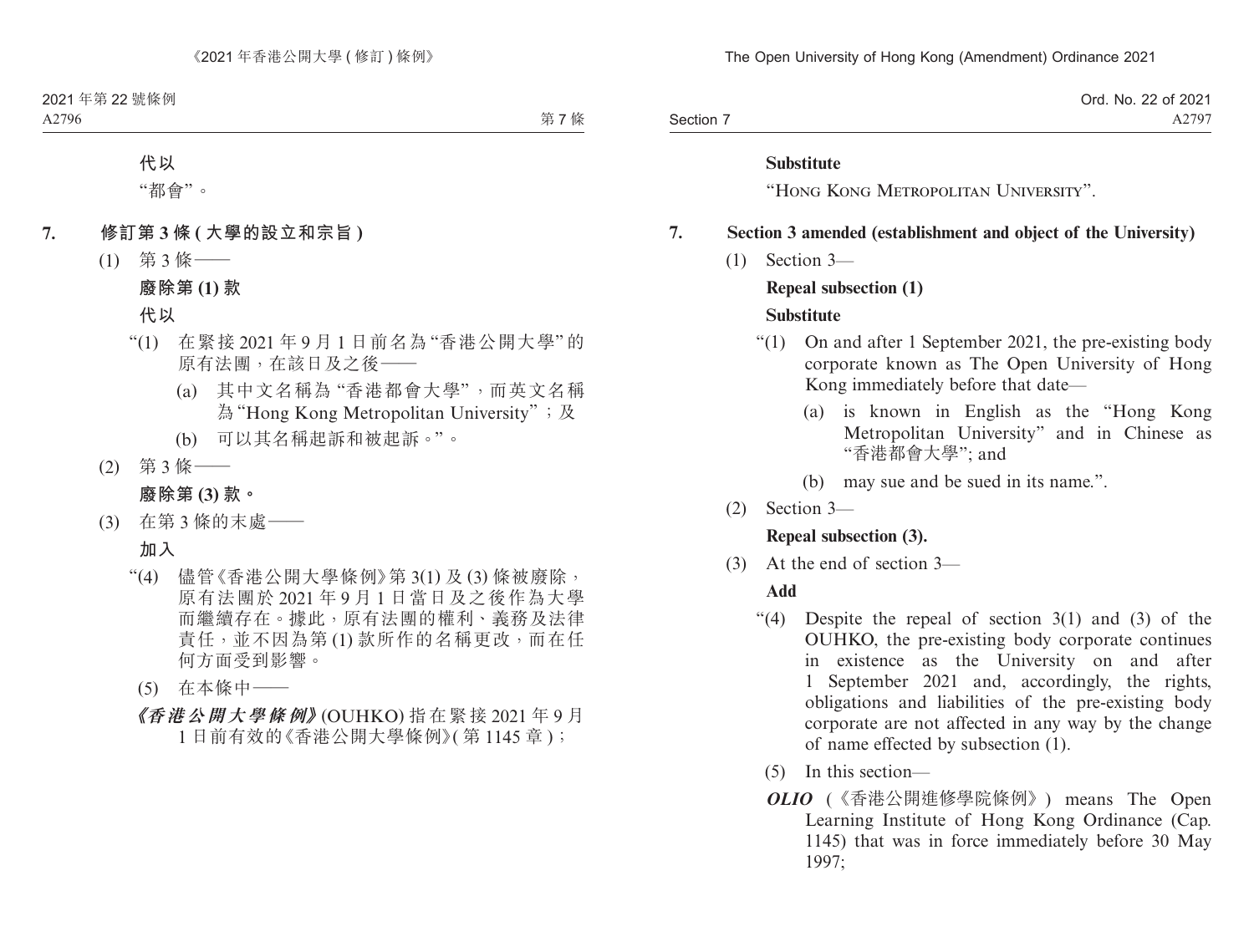|           | Ord. No. 22 of 2021 |
|-----------|---------------------|
| Section 8 | A2799               |

- *OUHKO* (《香港公開大學條例》) means The Open University of Hong Kong Ordinance (Cap. 1145) that was in force immediately before 1 September 2021;
- *pre-existing body corporate* (原有法團) means the body corporate established under section 3(1) of the OLIO and continued in existence under section 3(3) of the OUHKO.".

## **8. Section 17 amended (unauthorized use of title of the University)** Section  $17(1)(b)$ —

## **Repeal**

"The Open University of Hong Kong""

## **Substitute**

"Hong Kong Metropolitan University" or "香港都會大學"".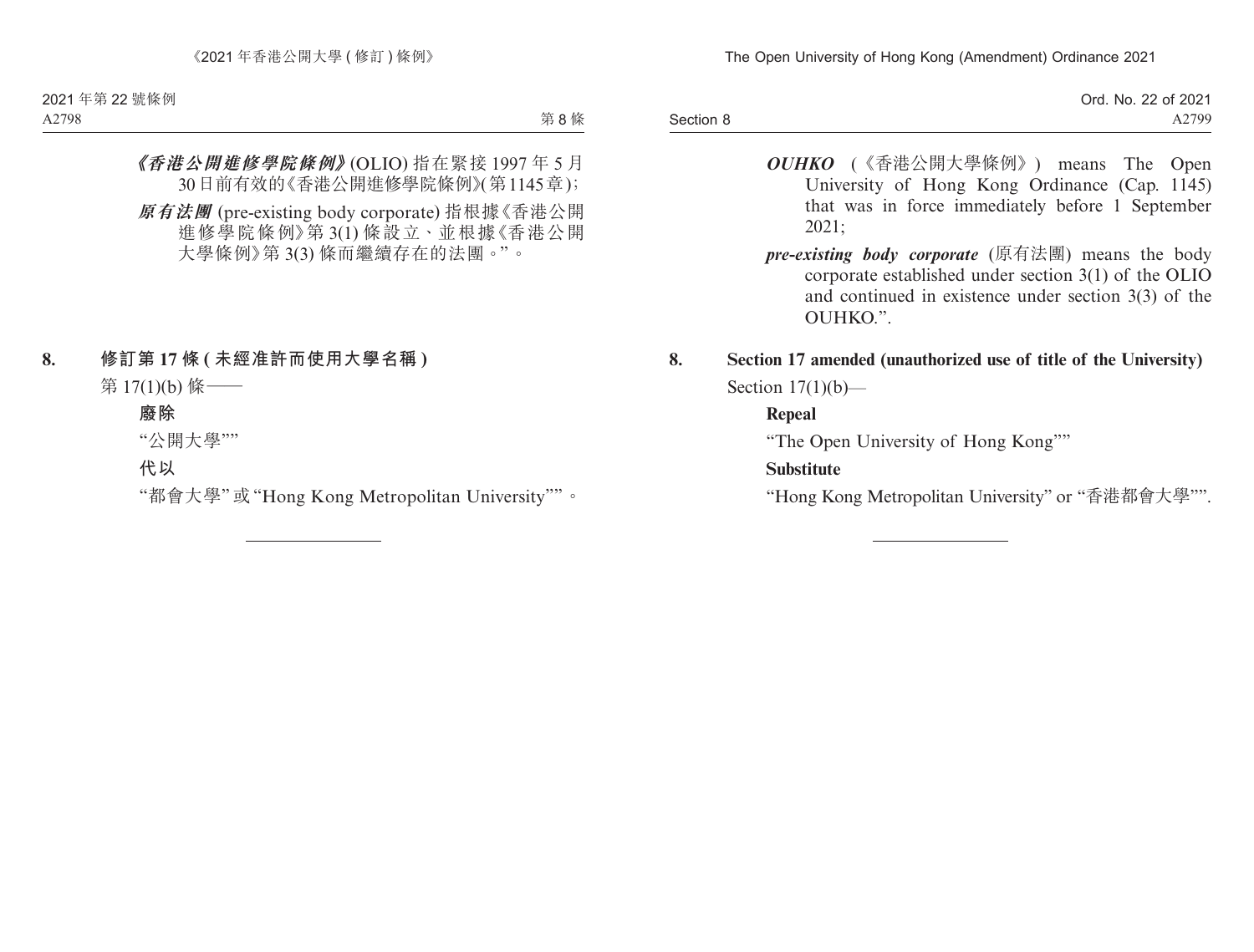Ord. No. 22 of 2021 A2801 Schedule—Part 1 Section 1

## **Schedule**

[s. 2]

## **Related Amendments**

# **Part 1**

# **Amendment to Prevention of Bribery Ordinance (Cap. 201)**

**1. Schedule 1 amended (public bodies)**

Schedule 1, item 53—

**Repeal** "The Open University of Hong Kong" **Substitute** "Hong Kong Metropolitan University".

# **Part 2**

# **Amendment to Education Ordinance (Cap. 279)**

**2. Section 2 amended (application)**

Section  $2(k)$ —

## **Repeal**

"The Open University of Hong Kong" (wherever appearing)

## **Substitute**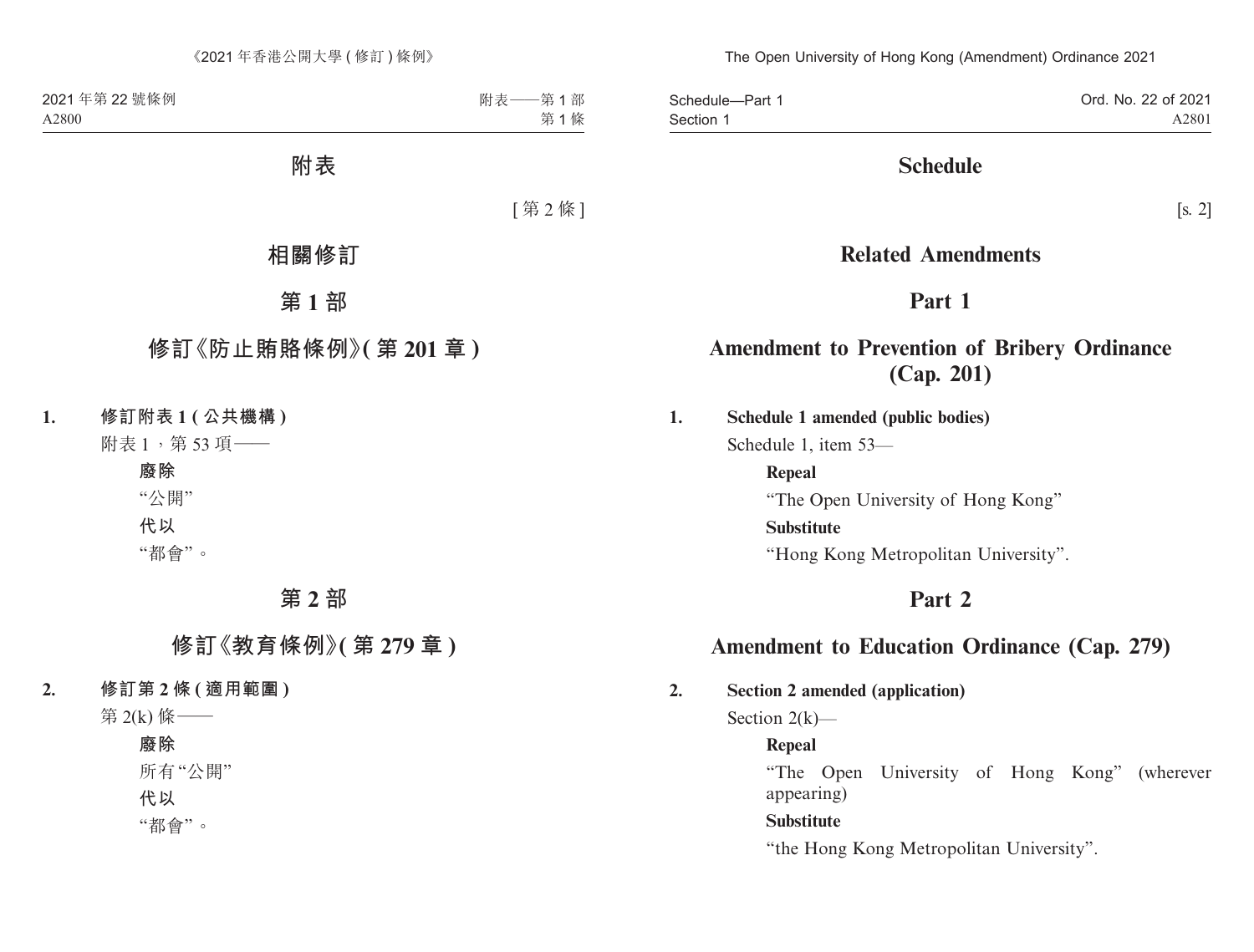| Schedule-Part 3 | Ord. No. 22 of 2021 |
|-----------------|---------------------|
| Section 3       | A2803               |

## **Amendment to Education Regulations (Cap. 279 sub. leg. A)**

**3. Second Schedule, Part 1 amended (qualifications for a registered teacher)**

Second Schedule, Part 1, paragraph  $(b)(x)$ —

#### **Repeal**

"The Open University of Hong Kong" (wherever appearing)

### **Substitute**

"the Hong Kong Metropolitan University".

## **Part 4**

# **Amendment to Education (Exemption) (Private Schools Offering Non-Formal Curriculum) Order (Cap. 279 sub. leg. F)**

### **4. Section 2 amended (interpretation)**

Section 2, definition of *specified institution*, paragraph (j)—

#### **Repeal**

"The Open University of Hong Kong" (wherever appearing)

#### **Substitute**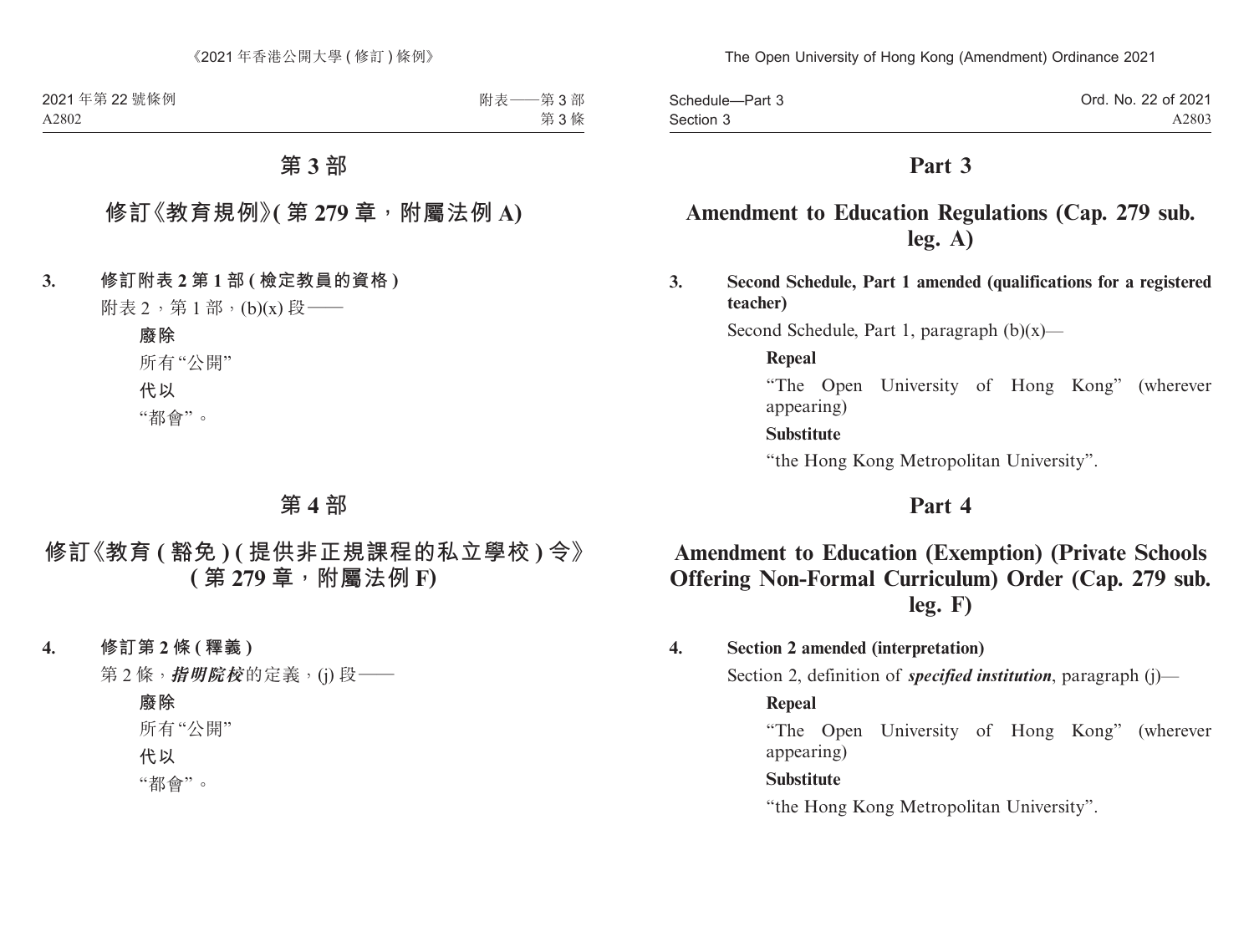| Schedule-Part 5 | Ord. No. 22 of 2021 |
|-----------------|---------------------|
| Section 5       | A2805               |

## **Amendment to Road Traffic Ordinance (Cap. 374)**

### **5. Section 2 amended (interpretation)**

Section 2, definition of *educational institution*, paragraph (j)—

**Repeal**

"The Open University of Hong Kong" (wherever appearing)

#### **Substitute**

"the Hong Kong Metropolitan University".

## **Part 6**

## **Amendment to Employees Retraining Ordinance (Cap. 423)**

#### **6. Schedule 2 amended (training bodies)**

Schedule 2, item 77—

#### **Repeal**

"Institute of Professional and Continuing Education, The Open University of Hong Kong"

#### **Substitute**

"School of Professional and Continuing Education, Hong Kong Metropolitan University".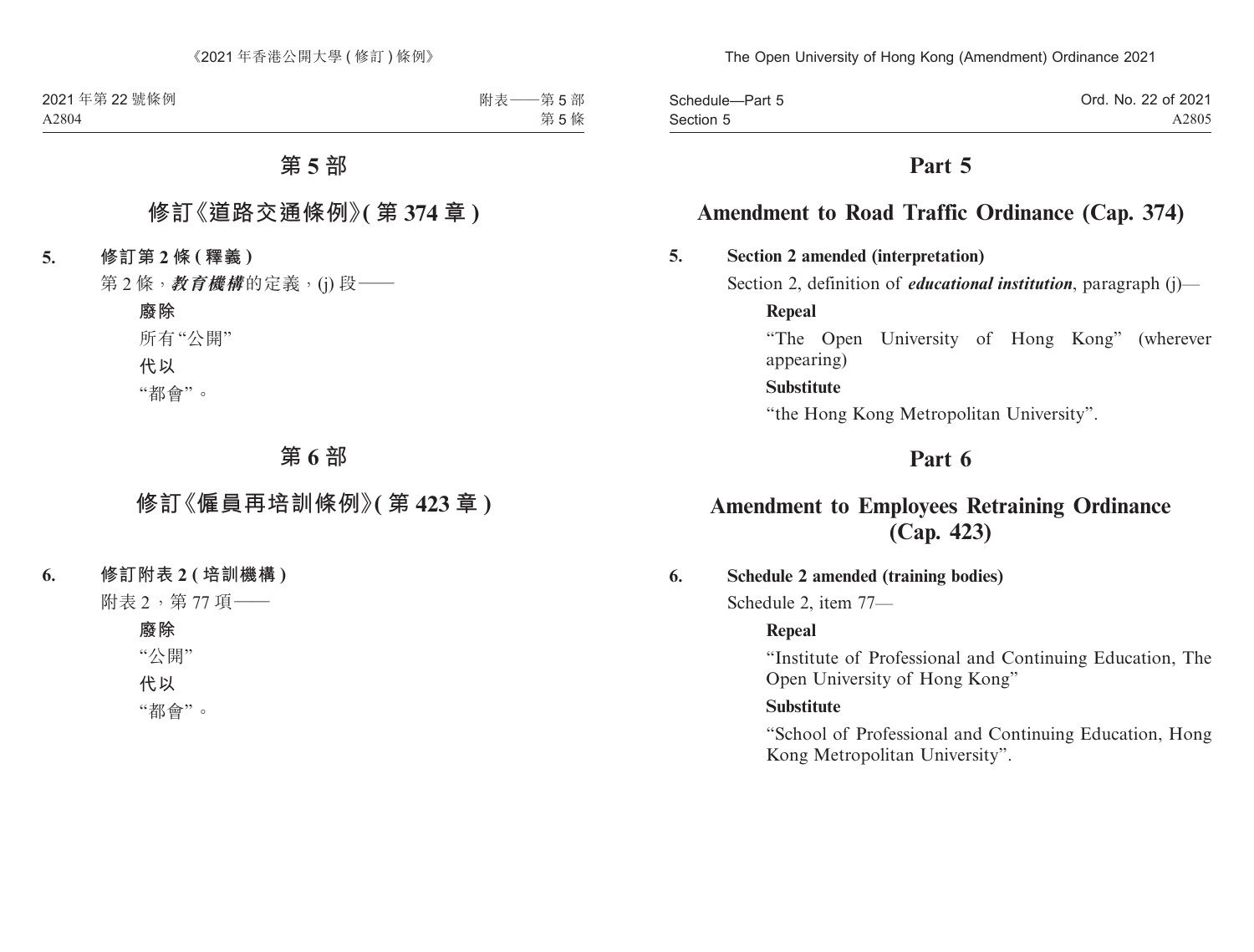| Schedule-Part 7 | Ord. No. 22 of 2021 |
|-----------------|---------------------|
| Section 7       | A2807               |

## **Amendment to Sex Discrimination Ordinance (Cap. 480)**

**7. Schedule 1 amended (educational establishments and their responsible bodies)**

Schedule 1—

#### **Repeal item 11**

#### **Substitute**

"11. The Hong Kong Metropolitan University established by the Hong Kong Metropolitan University Ordinance (Cap. 1145)

The Council or the Senate, within the meaning of section 2 of the Hong Kong Metropolitan University Ordinance (Cap. 1145), according to which of them has the function concerned".

### **Part 8**

## **Amendment to Non-local Higher and Professional Education (Regulation) Ordinance (Cap. 493)**

**8. Schedule 1 amended (local institutions of higher education)** Schedule 1—

> **Repeal item 11 Substitute**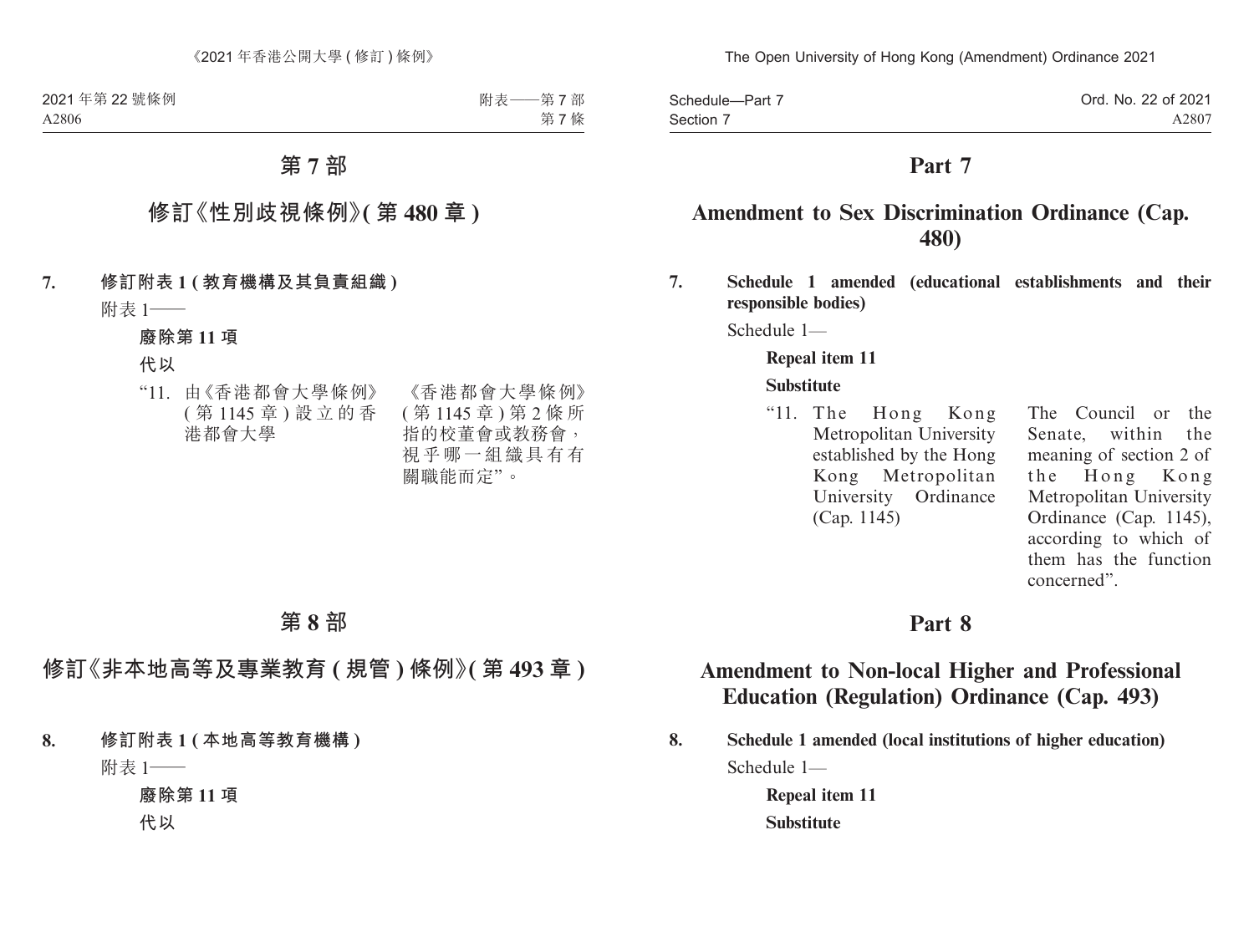| Schedule-Part 9 | Ord. No. 22 of 2021 |
|-----------------|---------------------|
| Section 9       | A2809               |

"11. Hong Kong Metropolitan University established by the Hong Kong Metropolitan University Ordinance (Cap. 1145)

The President within the meaning of section 2 of the Hong Kong Metropolitan University Ordinance (Cap. 1145)".

## **Part 9**

# **Amendment to Family Status Discrimination Ordinance (Cap. 527)**

**9. Schedule 1 amended (educational establishments and their responsible bodies)**

Schedule 1—

**Repeal item 11**

### **Substitute**

"11. The Hong Kong Metropolitan University established by the Hong Kong Metropolitan University Ordinance (Cap. 1145)

The Council, the Court or the Senate, within the meaning of section 2 of the Hong Kong Metropolitan University Ordinance (Cap. 1145), according to which of them has the function concerned".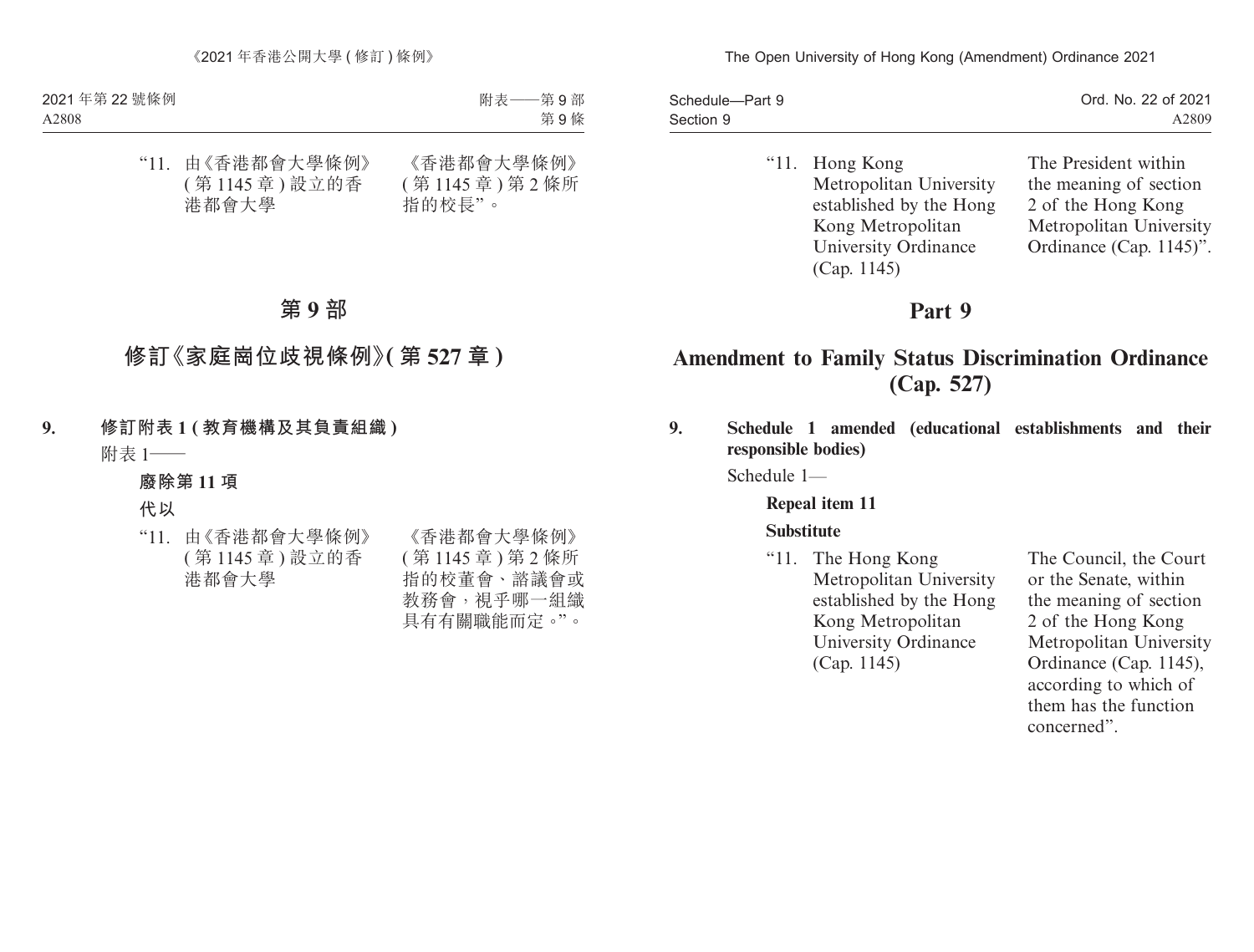Ord. No. 22 of 2021 A2811 Schedule—Part 10 Section 10

## **Part 10**

## **Amendment to Copyright Ordinance (Cap. 528)**

#### **10. Schedule 1 amended (educational establishments)**

Schedule 1, section 15—

#### **Repeal**

"The Open University of Hong Kong established by The Open University of Hong Kong"

#### **Substitute**

"Hong Kong Metropolitan University established by the Hong Kong Metropolitan University".

## **Part 11**

## **Amendments to Legislative Council Ordinance (Cap. 542)**

**11. Section 20E amended (composition of the education functional constituency)**

Section  $20E(a)(v)$ ,  $(aa)(ii)(C)$  and  $(b)(vii)$ —

#### **Repeal**

"The Open University of Hong Kong"

#### **Substitute**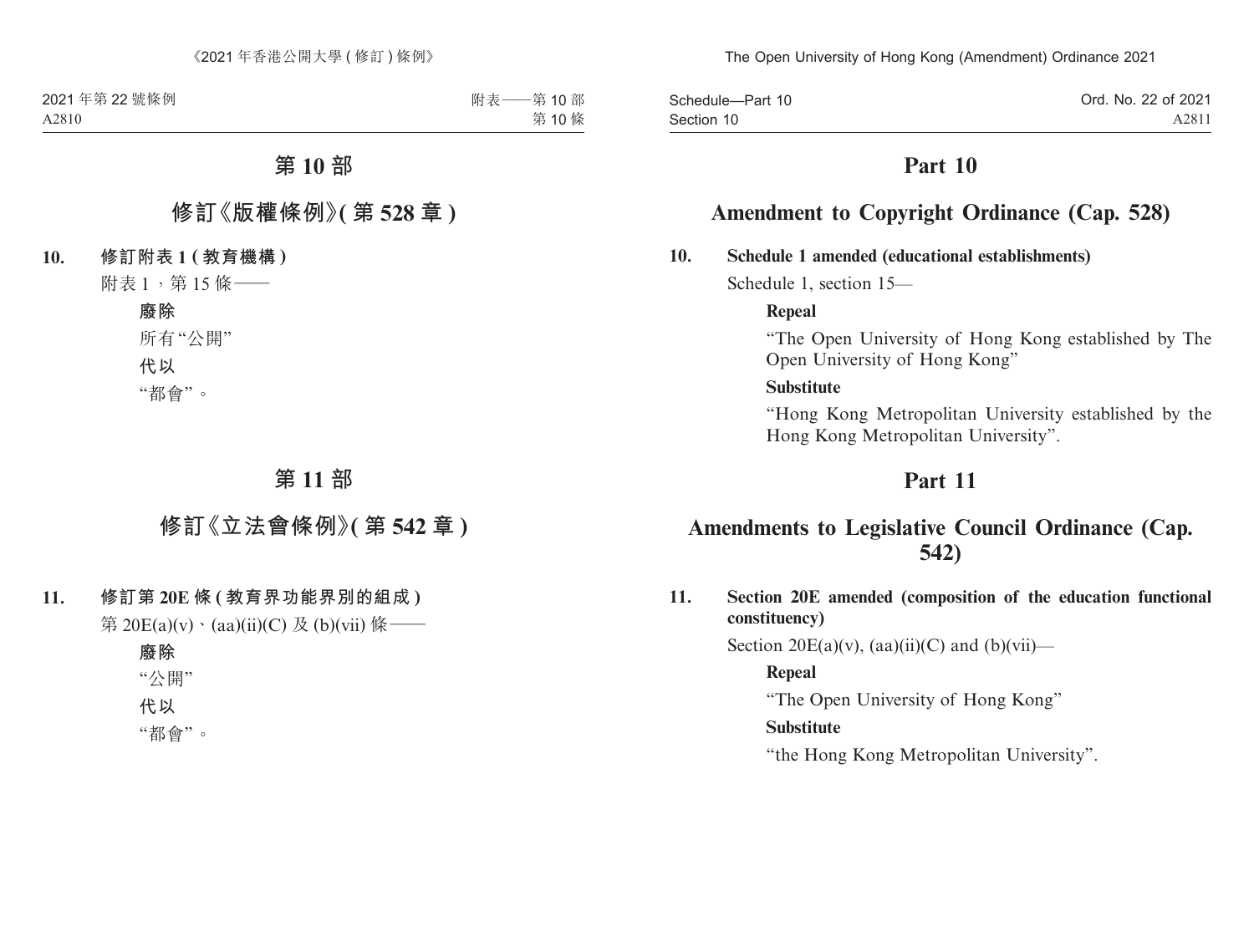Ord. No. 22 of 2021 A2813 Schedule—Part 12 Section 12

## **Part 12**

# **Amendments to Chief Executive Election Ordinance (Cap. 569)**

**12. Schedule, section 2 amended (how Election Committee is to be constituted)**

> The Schedule, section 2, Table 5, item 5, column 3, paragraphs  $(1)(e)$ ,  $(1A)(b)(iii)$  and  $(2)(g)$ , in so far as the Table is not repealed—

### **Repeal**

"The Open University of Hong Kong"

### **Substitute**

"the Hong Kong Metropolitan University".

### **13. Schedule, section 5B amended (specified offices of the education subsector)**

The Schedule, section 5B(i), in so far as that section has come into operation for the purpose only of enabling arrangements to be made for the constitution of the new term of office of the Election Committee in 2021—

## **Repeal**

"The Open University of Hong Kong"

## **Substitute**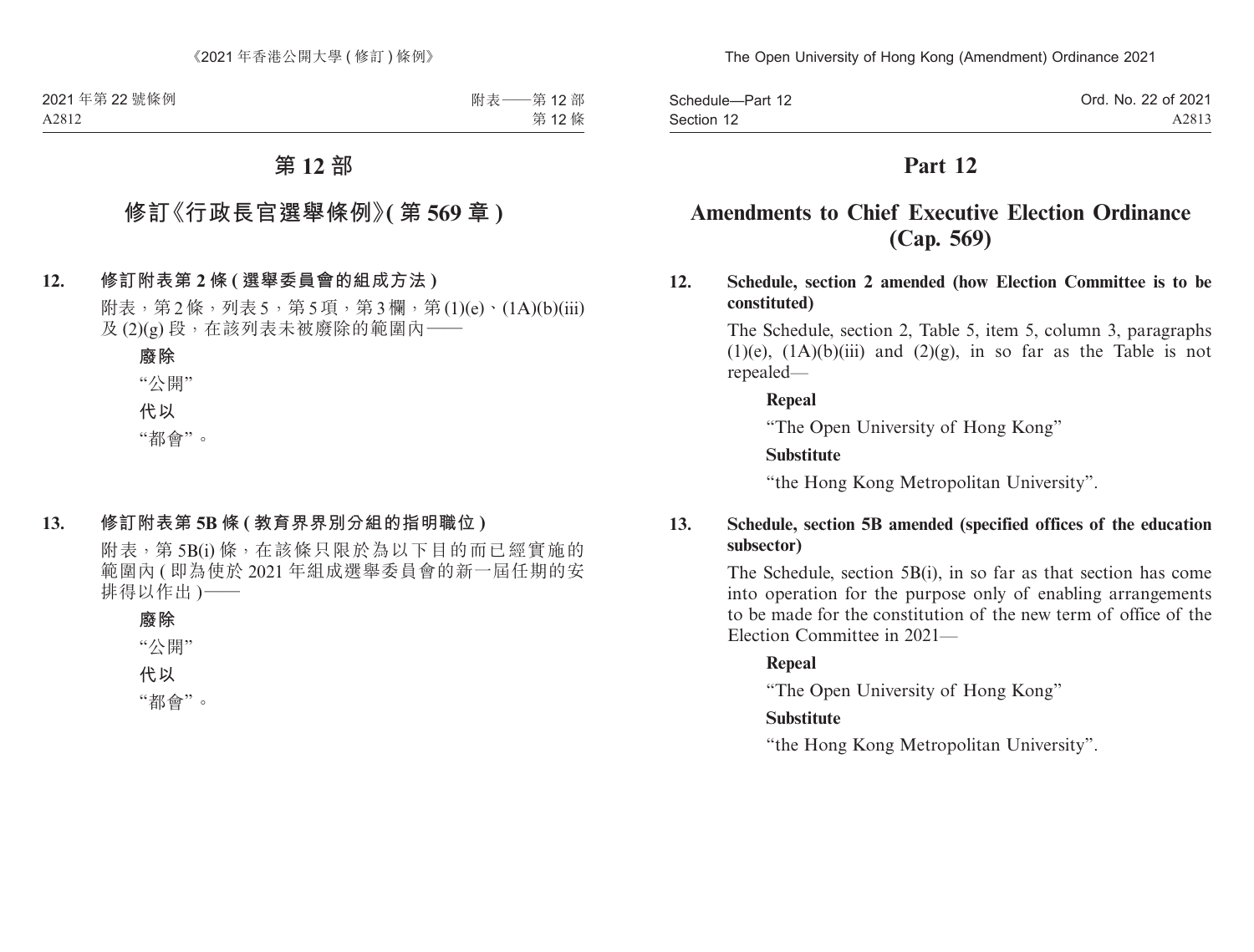| Schedule-Part 13 | Ord. No. 22 of 2021 |
|------------------|---------------------|
| Section 15       | A2815               |

### **14. Schedule, section 39V amended (specified entities of the education subsector)**

The Schedule, section 39V(c), in so far as that section has come into operation for the purpose only of enabling arrangements to be made for the constitution of the new term of office of the Election Committee in 2021—

"The Open University of Hong Kong"

#### **Substitute**

**Repeal**

"the Hong Kong Metropolitan University".

# **Part 13**

# **Amendment to Accreditation of Academic and Vocational Qualifications Ordinance (Cap. 592)**

**15. Schedule 2 amended (self-accrediting operators)**

Schedule 2, item 8—

## **Repeal**

"The Open University of Hong Kong"

### **Substitute**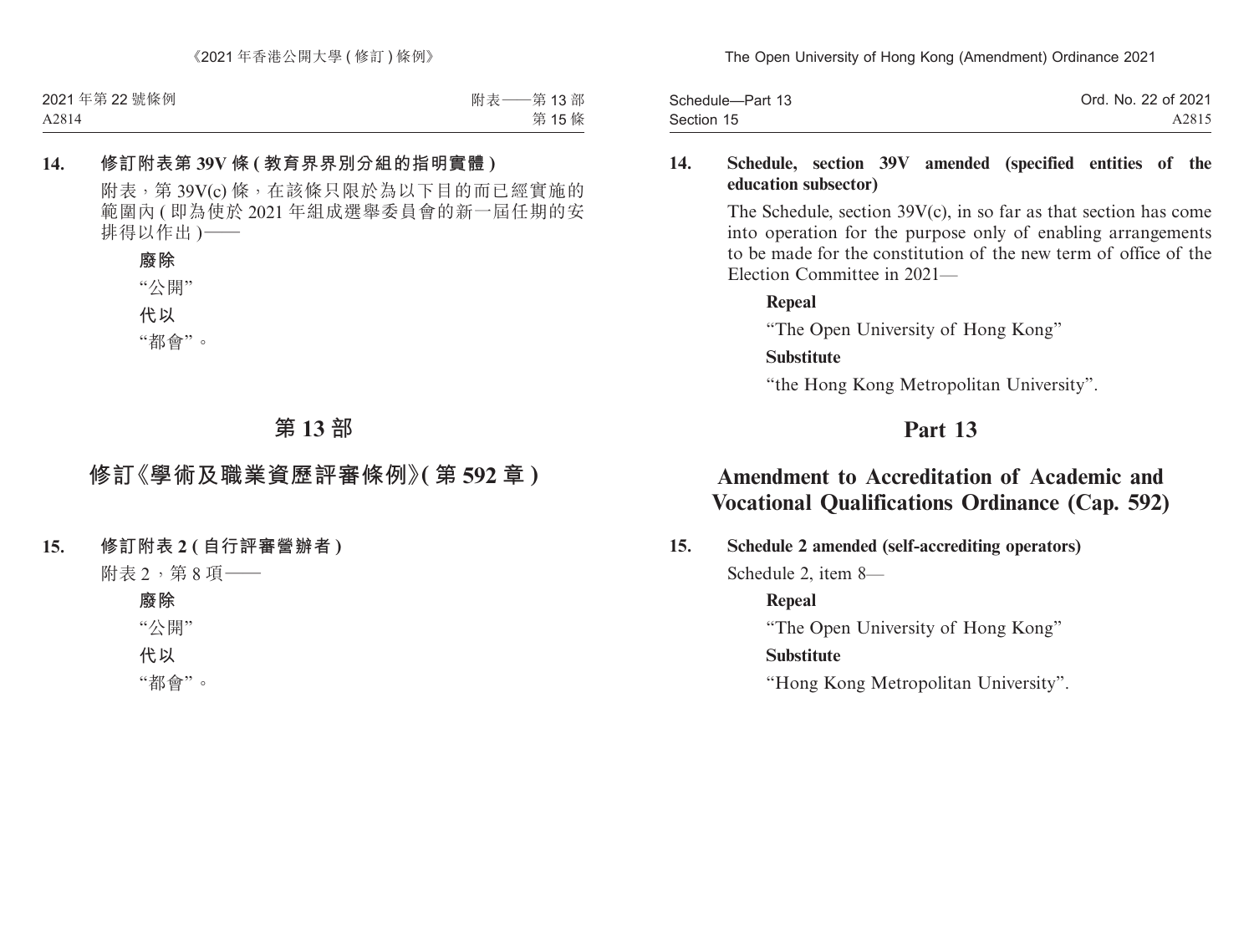| Schedule-Part 14 | Ord. No. 22 of 2021 |
|------------------|---------------------|
| Section 16       | A2817               |

## **Amendment to Race Discrimination Ordinance (Cap. 602)**

**16. Schedule 1 amended (educational establishments and their responsible bodies)**

Schedule 1, item 10—

#### **Repeal**

"Open University of Hong Kong established by The Open University of Hong Kong" (wherever appearing)

### **Substitute**

"Hong Kong Metropolitan University established by the Hong Kong Metropolitan University".

## **Part 15**

## **Amendment to Minimum Wage Ordinance (Cap. 608)**

#### **17. Schedule 1 amended (education institutions)**

Schedule 1, item 9—

#### **Repeal**

"The Open University of Hong Kong established by The Open University of Hong Kong"

### **Substitute**

"Hong Kong Metropolitan University established by the Hong Kong Metropolitan University".